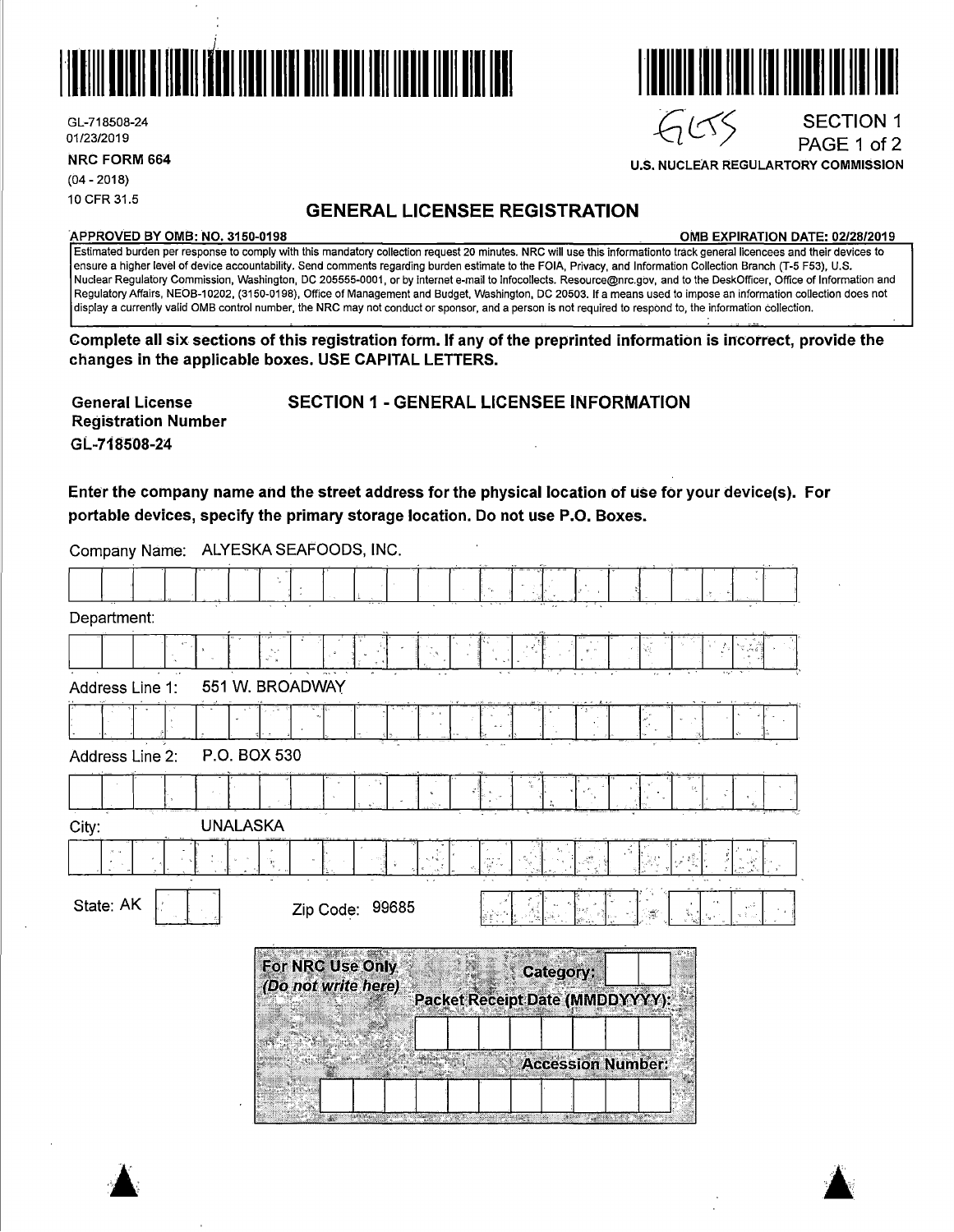

GL-718508-24 01/23/2019



**SECTION 1** PAGE 2 of 2

# **SECTION 1 - GENERAL LICENSEE INFORMATION (Continued)**

Enter the name, telephone number and title of the person who is the responsible individual for the device(s).

| Last Name: PETERS                                                                                                |                                          |
|------------------------------------------------------------------------------------------------------------------|------------------------------------------|
| $\begin{bmatrix} \mathbf{p}_{\mathcal{A}} \\ \mathbf{p}_{\mathcal{A}} \\ \mathbf{p}_{\mathcal{A}} \end{bmatrix}$ |                                          |
| First Name: GREG                                                                                                 | Middle Initial:                          |
|                                                                                                                  |                                          |
| <b>Business Telephone Number:</b><br>(907) 581-7543                                                              | Extension:                               |
|                                                                                                                  |                                          |
| Title:<br><b>CURRENT SAFETY OFFICER</b>                                                                          |                                          |
| 希光                                                                                                               | ٠ŗ.                                      |
|                                                                                                                  |                                          |
| Enter the mailing address where correspondence regarding your device(s) should be sent.                          |                                          |
| Department:                                                                                                      |                                          |
|                                                                                                                  |                                          |
| 551 W. BROADWAY                                                                                                  |                                          |
| Address Line 1:                                                                                                  |                                          |
|                                                                                                                  |                                          |
| P.O. BOX 530<br>Address Line 2:                                                                                  |                                          |
|                                                                                                                  |                                          |
| City:<br><b>UNALASKA</b>                                                                                         |                                          |
|                                                                                                                  |                                          |
| कॉटिक के प्राप्त करने<br>ारूस<br>Zip Code: 99685<br>State: AK                                                    | रने ल<br>An Sing<br>Τv<br>ヨケ ちょ<br>十分ないの |
|                                                                                                                  |                                          |
|                                                                                                                  | بالتبن                                   |
|                                                                                                                  |                                          |
|                                                                                                                  |                                          |
|                                                                                                                  |                                          |
| $\mathbf{r}$                                                                                                     |                                          |
|                                                                                                                  |                                          |
|                                                                                                                  |                                          |
|                                                                                                                  |                                          |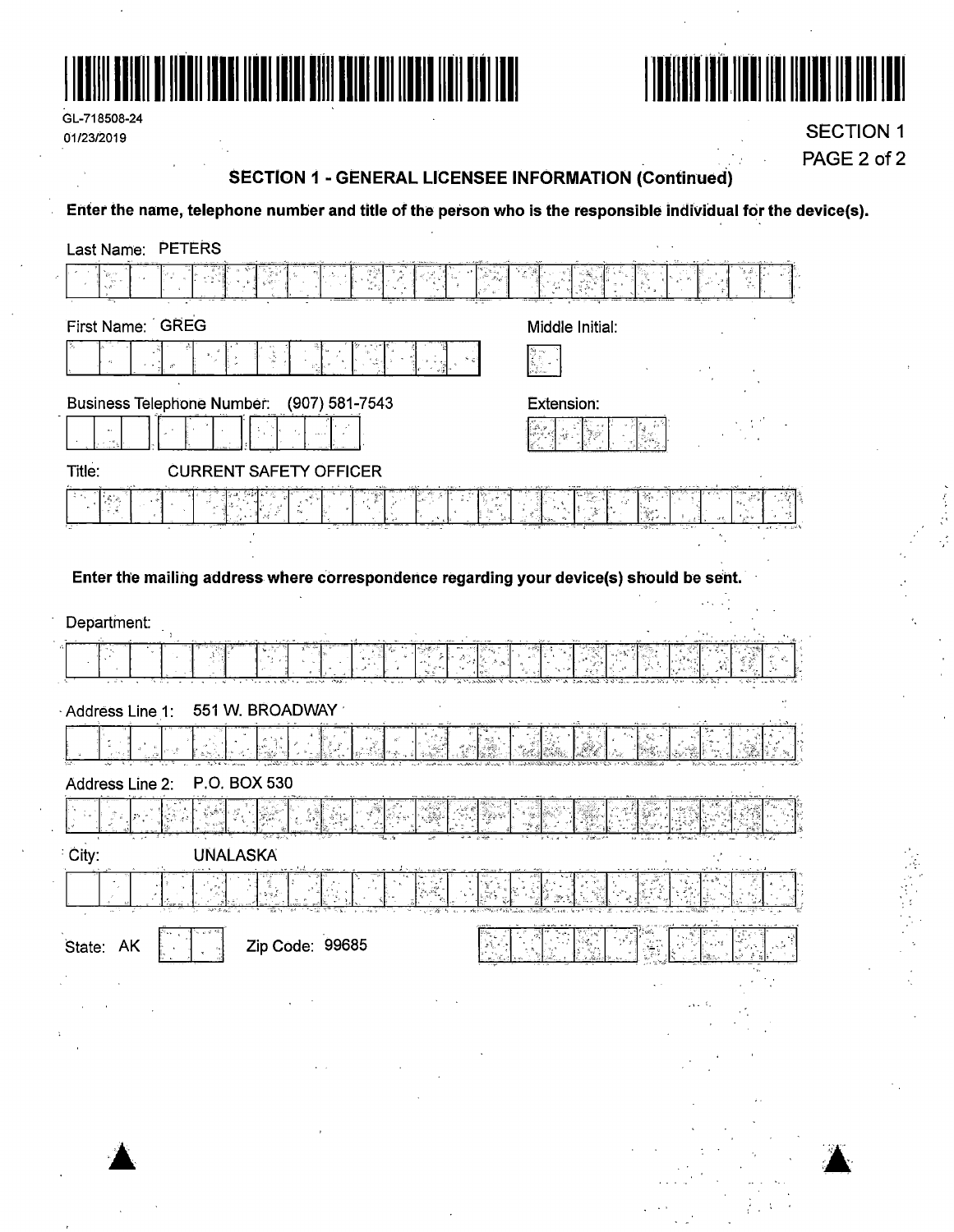



| , GL-718508-24<br>01/23/2019               | <b>SECTION 2 - DEVICES SUBJECT TO REGISTRATION</b><br>Our records indicate that you have these devices. Please updtae the information as necessary. |                 |  |  |  |  |  |
|--------------------------------------------|-----------------------------------------------------------------------------------------------------------------------------------------------------|-----------------|--|--|--|--|--|
| <b>NRC Device Key</b>                      | 733244<br>(Internal Control Number)                                                                                                                 |                 |  |  |  |  |  |
| Distributor/Dustributed By:                | KAY-RAY/SENSALL, INC.                                                                                                                               |                 |  |  |  |  |  |
|                                            |                                                                                                                                                     |                 |  |  |  |  |  |
| IL-01010-02<br>Distributor License Number: |                                                                                                                                                     |                 |  |  |  |  |  |
|                                            |                                                                                                                                                     |                 |  |  |  |  |  |
| Manufacturer name:                         | KAY-RAY/SENSALL, INC.                                                                                                                               |                 |  |  |  |  |  |
|                                            |                                                                                                                                                     |                 |  |  |  |  |  |
|                                            | マネーマ                                                                                                                                                |                 |  |  |  |  |  |
| Dévice Model (Not Source Model): 7062      |                                                                                                                                                     |                 |  |  |  |  |  |
|                                            |                                                                                                                                                     |                 |  |  |  |  |  |
| 26830<br>Device Serial Number:             |                                                                                                                                                     |                 |  |  |  |  |  |
| $\frac{1}{2} \sum_{i=1}^n \frac{1}{2}$     | , 8<br>$\downarrow$<br>$\chi_{\rm g}^{-1}$                                                                                                          |                 |  |  |  |  |  |
| 09/27/1989<br>Transfer Date:               |                                                                                                                                                     |                 |  |  |  |  |  |
|                                            | Not in possession of device (Also<br>complete Section 4.)                                                                                           |                 |  |  |  |  |  |
| MM<br><b>YYYY</b><br>DD                    |                                                                                                                                                     |                 |  |  |  |  |  |
|                                            |                                                                                                                                                     | Unit (e.g. mCi) |  |  |  |  |  |
| Isotope (e.g. AM241)<br>1<br><b>CS137</b>  | Activity (e.g. 1005)<br>50                                                                                                                          | mCi             |  |  |  |  |  |
|                                            |                                                                                                                                                     |                 |  |  |  |  |  |
| $\overline{2}$                             |                                                                                                                                                     |                 |  |  |  |  |  |
|                                            |                                                                                                                                                     |                 |  |  |  |  |  |
| $\mathbf{3}$                               |                                                                                                                                                     |                 |  |  |  |  |  |
|                                            |                                                                                                                                                     |                 |  |  |  |  |  |
| 4                                          |                                                                                                                                                     |                 |  |  |  |  |  |
|                                            |                                                                                                                                                     |                 |  |  |  |  |  |
| 5                                          |                                                                                                                                                     |                 |  |  |  |  |  |
|                                            |                                                                                                                                                     |                 |  |  |  |  |  |
| 6                                          |                                                                                                                                                     |                 |  |  |  |  |  |
|                                            |                                                                                                                                                     |                 |  |  |  |  |  |



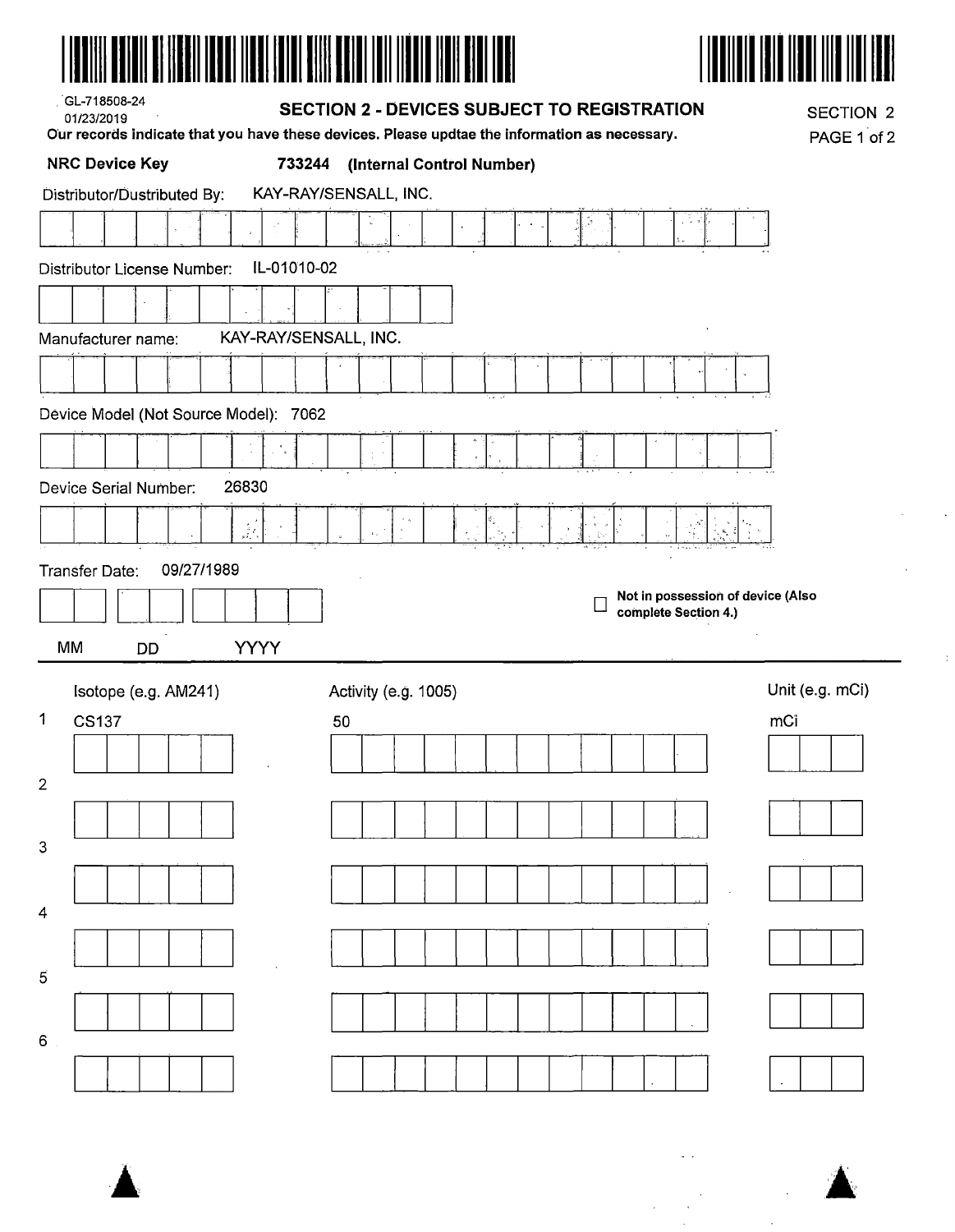| TI TIZDII IDDUI IIDDI IDIDI DIITI DUIDI IDIDIDII                                                                                                              |                                                           |
|---------------------------------------------------------------------------------------------------------------------------------------------------------------|-----------------------------------------------------------|
| GL-718508-24<br>SECTION 2 - DEVICES SUBJECT TO REGISTRATION<br>01/23/2019                                                                                     | <b>SECTION 2</b>                                          |
| Our records indicate that you have these devices. Please updtae the information as necessary.<br><b>NRC Device Key</b><br>733245<br>(Internal Control Number) | PAGE 2 of 2                                               |
| KAY-RAY/SENSALL, INC.<br>Distributor/Dustributed By:                                                                                                          |                                                           |
|                                                                                                                                                               |                                                           |
| IL-01010-02<br>Distributor License Number:                                                                                                                    |                                                           |
|                                                                                                                                                               |                                                           |
| KAY-RAY/SENSALL, INC.<br>Manufacturer name:                                                                                                                   |                                                           |
|                                                                                                                                                               |                                                           |
| Device Model (Not Source Model): 7062                                                                                                                         |                                                           |
|                                                                                                                                                               |                                                           |
| 26831<br>Device Serial Number:                                                                                                                                |                                                           |
|                                                                                                                                                               |                                                           |
| 09/27/1989<br><b>Transfer Date:</b>                                                                                                                           |                                                           |
|                                                                                                                                                               | Not in possession of device (Also<br>complete Section 4.) |
| <b>MM</b><br>YYYY<br><b>DD</b>                                                                                                                                |                                                           |
| Activity (e.g. 1005)<br>Isotope (e.g. AM241)                                                                                                                  | Unit (e.g. mCi)                                           |
| $\mathbf{1}^{\prime}$<br><b>CS137</b><br>50                                                                                                                   | mCi                                                       |
| 2 <sub>1</sub>                                                                                                                                                |                                                           |
|                                                                                                                                                               |                                                           |
| 3                                                                                                                                                             |                                                           |
|                                                                                                                                                               |                                                           |
| 4                                                                                                                                                             |                                                           |
|                                                                                                                                                               |                                                           |
| $\mathbf 5$                                                                                                                                                   |                                                           |
|                                                                                                                                                               |                                                           |
| $\mathbf 6$                                                                                                                                                   |                                                           |
|                                                                                                                                                               |                                                           |
|                                                                                                                                                               |                                                           |
|                                                                                                                                                               |                                                           |
|                                                                                                                                                               |                                                           |
|                                                                                                                                                               |                                                           |

 $\gamma_{\rm{eq},\parallel} \rightarrow \gamma_{\rm{e}}$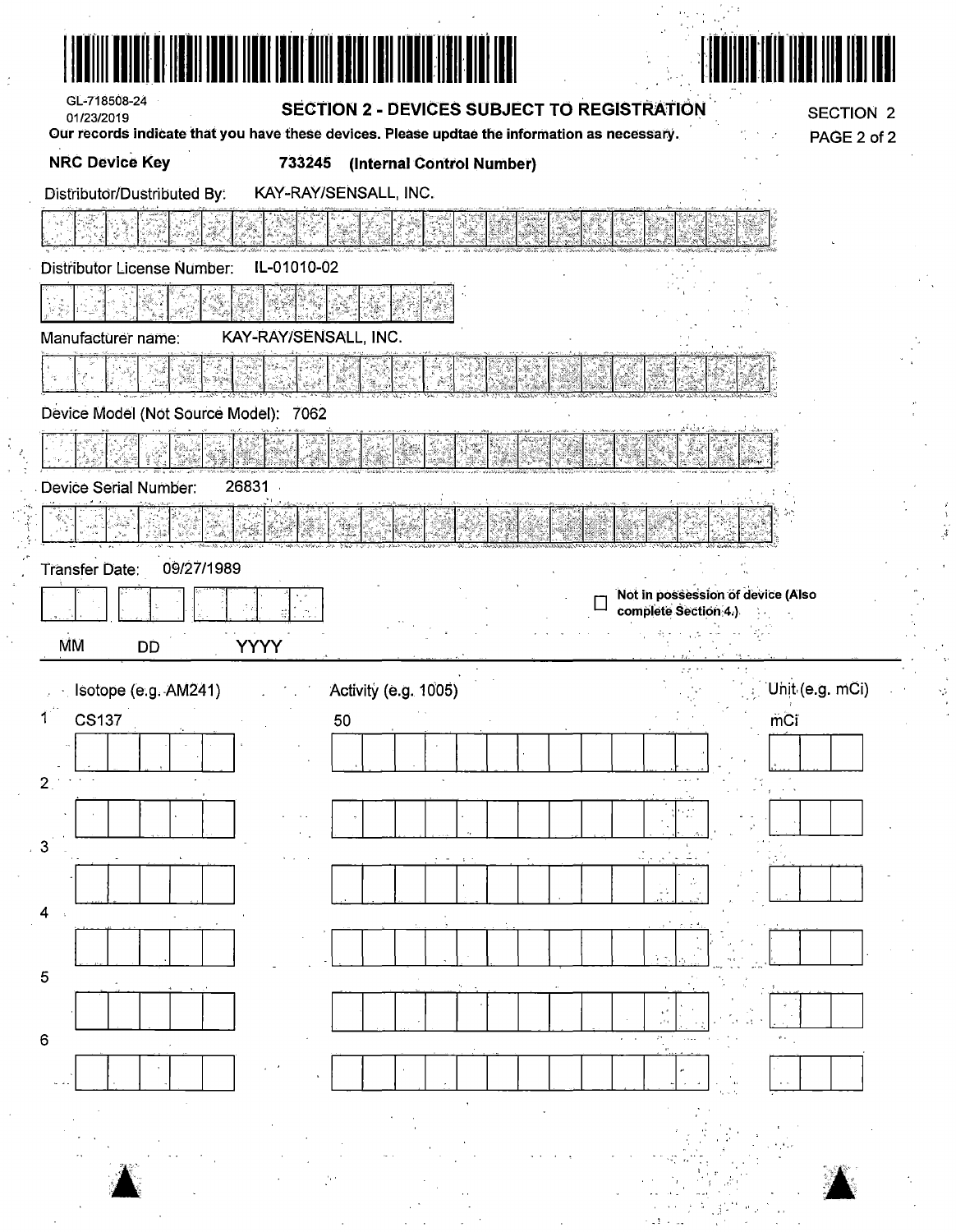



 $\frac{1}{2}$  .

 $\mathcal{F}_{\mathcal{N}}$ J.

GL-718508-24<br>01/23/2019

 $\ddot{\phantom{a}}$ 

**SECTION 3 - ADDITIONAL DEVICES SUBJECT TO REGISTRATION** 

**SECTION 3** 

|      |                                                                            |                      |  |   | Provide information about other devices you have that are subject to registration. Do not report specifically licensed devices. |  |  | ב הראו הר           | $\tilde{ }$ |                   |   | ,,,,,         |                   |    |      | PAGE 1 of 1     |  |
|------|----------------------------------------------------------------------------|----------------------|--|---|---------------------------------------------------------------------------------------------------------------------------------|--|--|---------------------|-------------|-------------------|---|---------------|-------------------|----|------|-----------------|--|
|      | <b>Manufacturer Name</b>                                                   |                      |  |   |                                                                                                                                 |  |  |                     |             |                   |   |               |                   |    |      |                 |  |
|      |                                                                            |                      |  |   |                                                                                                                                 |  |  |                     |             |                   |   |               |                   |    |      |                 |  |
|      | <b>Initial Transferor Name</b>                                             |                      |  |   |                                                                                                                                 |  |  |                     |             |                   |   |               |                   |    |      |                 |  |
|      |                                                                            |                      |  |   |                                                                                                                                 |  |  |                     |             |                   |   |               |                   |    |      |                 |  |
|      |                                                                            |                      |  |   | Initial Transferor License Number (if known)                                                                                    |  |  |                     |             |                   |   |               |                   |    |      |                 |  |
|      |                                                                            |                      |  |   |                                                                                                                                 |  |  |                     |             |                   |   |               |                   |    |      |                 |  |
|      |                                                                            |                      |  |   | Device Model Number (Not Source Model)                                                                                          |  |  |                     |             |                   |   |               |                   |    |      |                 |  |
|      |                                                                            |                      |  |   |                                                                                                                                 |  |  |                     |             |                   |   |               |                   |    |      |                 |  |
|      | Device Serial Number                                                       |                      |  |   |                                                                                                                                 |  |  |                     |             |                   |   |               |                   |    |      |                 |  |
|      |                                                                            |                      |  |   |                                                                                                                                 |  |  |                     |             |                   |   |               |                   |    |      |                 |  |
|      | How acquired and date (e.g.,                                               |                      |  | O | Manufacturer/Initial Transferor listed above                                                                                    |  |  |                     |             |                   |   |               |                   |    |      |                 |  |
|      | from a distributor/manufacturer, $\circ$<br>other licensee, other source)? |                      |  |   | <b>Other General Licensee</b>                                                                                                   |  |  |                     |             | Date Transferred: |   |               |                   |    |      |                 |  |
|      |                                                                            |                      |  | Ő | <b>Other Sources</b>                                                                                                            |  |  |                     |             |                   |   | <b>MM</b>     | <b>DD</b>         |    | YYYY |                 |  |
|      |                                                                            | Isotope (e.g. AM241) |  |   |                                                                                                                                 |  |  | Activity (e.g. 100) |             |                   |   |               |                   |    |      | Unit (e.g. mCi) |  |
| 1.   |                                                                            |                      |  |   |                                                                                                                                 |  |  |                     |             |                   | ÷ |               |                   | γ. |      |                 |  |
| 2.   |                                                                            |                      |  |   |                                                                                                                                 |  |  |                     |             |                   |   |               |                   |    |      |                 |  |
| 3.   |                                                                            |                      |  |   |                                                                                                                                 |  |  |                     |             |                   |   | $\cdot$       |                   |    |      |                 |  |
| 4.   |                                                                            |                      |  |   |                                                                                                                                 |  |  |                     |             |                   |   |               |                   |    |      |                 |  |
|      |                                                                            |                      |  |   |                                                                                                                                 |  |  |                     |             |                   |   |               |                   |    |      |                 |  |
| 5.   |                                                                            |                      |  |   |                                                                                                                                 |  |  |                     |             |                   |   |               |                   |    |      |                 |  |
| 6.   |                                                                            |                      |  |   |                                                                                                                                 |  |  |                     |             |                   |   | $\star$ .     |                   |    |      |                 |  |
| 7.   |                                                                            |                      |  |   |                                                                                                                                 |  |  |                     |             |                   |   | $\sim$ $\sim$ |                   |    |      |                 |  |
| 8.   |                                                                            |                      |  |   |                                                                                                                                 |  |  |                     |             |                   |   |               |                   |    |      |                 |  |
|      |                                                                            |                      |  |   |                                                                                                                                 |  |  |                     |             |                   |   |               |                   |    |      |                 |  |
| 9.   |                                                                            |                      |  |   |                                                                                                                                 |  |  |                     |             |                   |   |               |                   |    |      |                 |  |
| 10.5 |                                                                            |                      |  |   |                                                                                                                                 |  |  |                     |             |                   |   |               |                   |    |      |                 |  |
|      |                                                                            |                      |  |   |                                                                                                                                 |  |  |                     |             |                   |   |               | المتعارف المعارضة |    |      |                 |  |
|      |                                                                            |                      |  |   |                                                                                                                                 |  |  |                     |             |                   |   |               |                   |    |      |                 |  |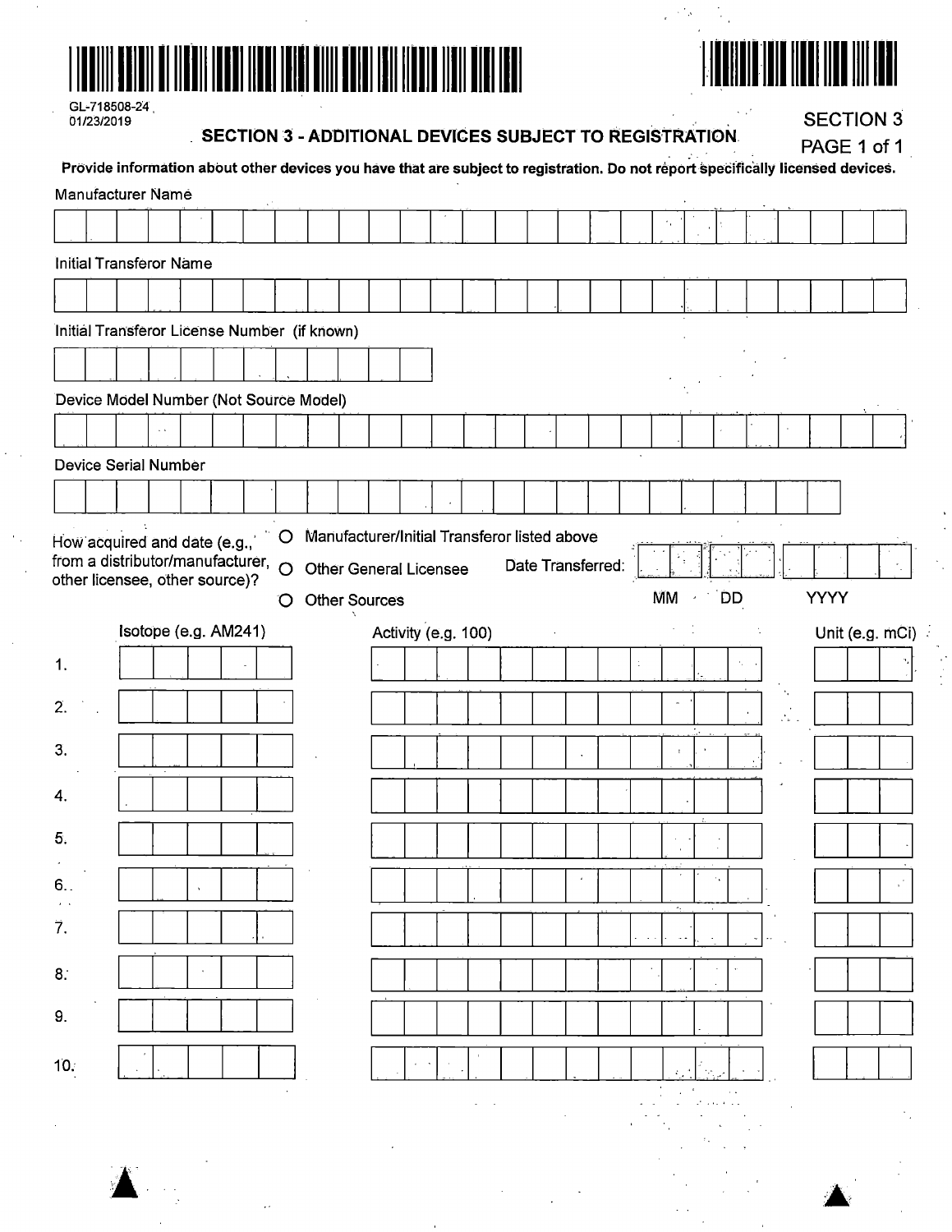

01/23/2019

SECTION 4 - NOT IN POSSESSION OF DEVICE

 $\ddot{\phantom{a}}$  $\hat{\mathcal{A}}$  $\frac{1}{2}$  **SECTION 4<sup>5</sup>** 

 $\mathcal{A}$ 

| 017202013<br>Provide information about devices listed in Section 2 or 6, but no longer in your possession.                                                                                   | PAGE 1 of 1                                                                                                                                            |
|----------------------------------------------------------------------------------------------------------------------------------------------------------------------------------------------|--------------------------------------------------------------------------------------------------------------------------------------------------------|
| Part 1<br>NRC Device Key:<br>(from Section 2 or 6)                                                                                                                                           | <b>Transfer Date:</b><br>MM<br>DD<br>YYYY                                                                                                              |
| Location of the Device:<br>O Whereabouts Unknown (Complete Part 1 only)<br>O Never Possessed the Device (Complete Part 1 only)<br>$\circ$<br>Returned to Manufacturer (Complete Part 1 only) | O Transferred to another general licensee (Complete Parts 2 and 3)<br>O Transferred to a Specific Licensee (Not the manufacturer)<br>(Complete Part 2) |
| Part 2<br>License Number of Recipient (if transferred to a specific licensee):                                                                                                               |                                                                                                                                                        |
|                                                                                                                                                                                              |                                                                                                                                                        |
| <b>Company Name:</b>                                                                                                                                                                         |                                                                                                                                                        |
|                                                                                                                                                                                              |                                                                                                                                                        |
| Department:                                                                                                                                                                                  |                                                                                                                                                        |
| ģ.                                                                                                                                                                                           |                                                                                                                                                        |
| Address Line 1:                                                                                                                                                                              |                                                                                                                                                        |
|                                                                                                                                                                                              |                                                                                                                                                        |
| Address Line 2:                                                                                                                                                                              |                                                                                                                                                        |
| $\cdot$                                                                                                                                                                                      |                                                                                                                                                        |
| City:                                                                                                                                                                                        |                                                                                                                                                        |
|                                                                                                                                                                                              |                                                                                                                                                        |
| Zip Code:<br>State:                                                                                                                                                                          |                                                                                                                                                        |
| Part 3<br>Enter the name of the individual responsibe for this device:                                                                                                                       |                                                                                                                                                        |
| Last name:                                                                                                                                                                                   | $\epsilon = \epsilon - \frac{1}{2}$                                                                                                                    |
| $\epsilon_{\rm{c}}$                                                                                                                                                                          | $\mathcal{L}_{\mathcal{A}}$                                                                                                                            |
| First name:                                                                                                                                                                                  | Middle Initial:                                                                                                                                        |
|                                                                                                                                                                                              |                                                                                                                                                        |
| <b>Business Telephone</b><br>Number:                                                                                                                                                         | Extension:                                                                                                                                             |
| Title:<br>$\sim$ $\sim$                                                                                                                                                                      | ×,<br>$\sim$ $\sim$                                                                                                                                    |
|                                                                                                                                                                                              |                                                                                                                                                        |
| '¥                                                                                                                                                                                           | ki gir<br>$\sim 100$ km $^{-1}$                                                                                                                        |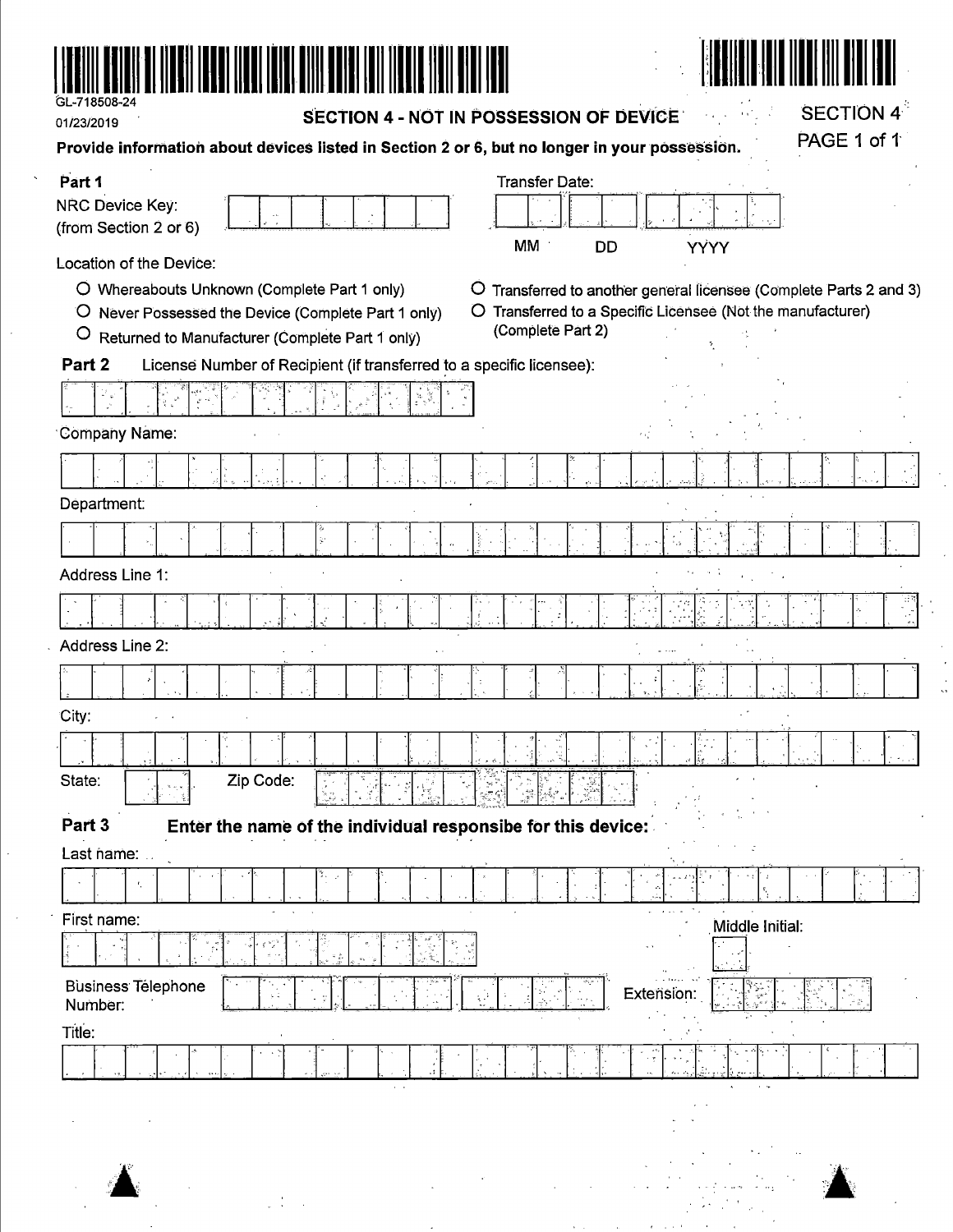

GL-718508-24 01/23/2019

## **SECTION 5 - CERTIFICATION**



Feb  $201<sup>o</sup>$ 

 $14$ 

**SECTION 5** PAGE 1 of 1

I hereby certify that:

- A. All information contained in this registration is true and complete to the best of my knowledge and belief.
- $B<sub>1</sub>$ A physical inventory of the devices subject to registration has been completed, and the device information on this form has been checked against the device labeling.
- C. I am aware of the requirements of the general license, provided in 10 CFR 31.5. (Copied of applicable regulations may be viewed at the NRC website at:
	- http://www.nrc.gov/reading-rm/doc-collections/cfr)

⇐

SIGNATURE - RESPONSIBLE INDIVIDUAL (Listed in Section 1) **DATE** 

**WARNING: FALSE STATEMENTS MAY BE SUBJECT TO CIVIL AND/OR CRIMINAL PENALTIES, NRC** REGULATIONS REQUIRE THAT SUBMISSIONS TO THE NRC BE COMPLETE AND ACCURATE IN ALL MATERIAL ASPECTS. 10 U.S.C SECTION 1001 MAKES IT A CRIMINAL OFFENSE TO MAKE A WILLFULLY WRONG STATEMENT OR REPRESENTATION TO ANY DEPARTMENT OR AGENCY OF THE UNITED STATES AS TO ANY MATTER IN ITS JURISDICTION.